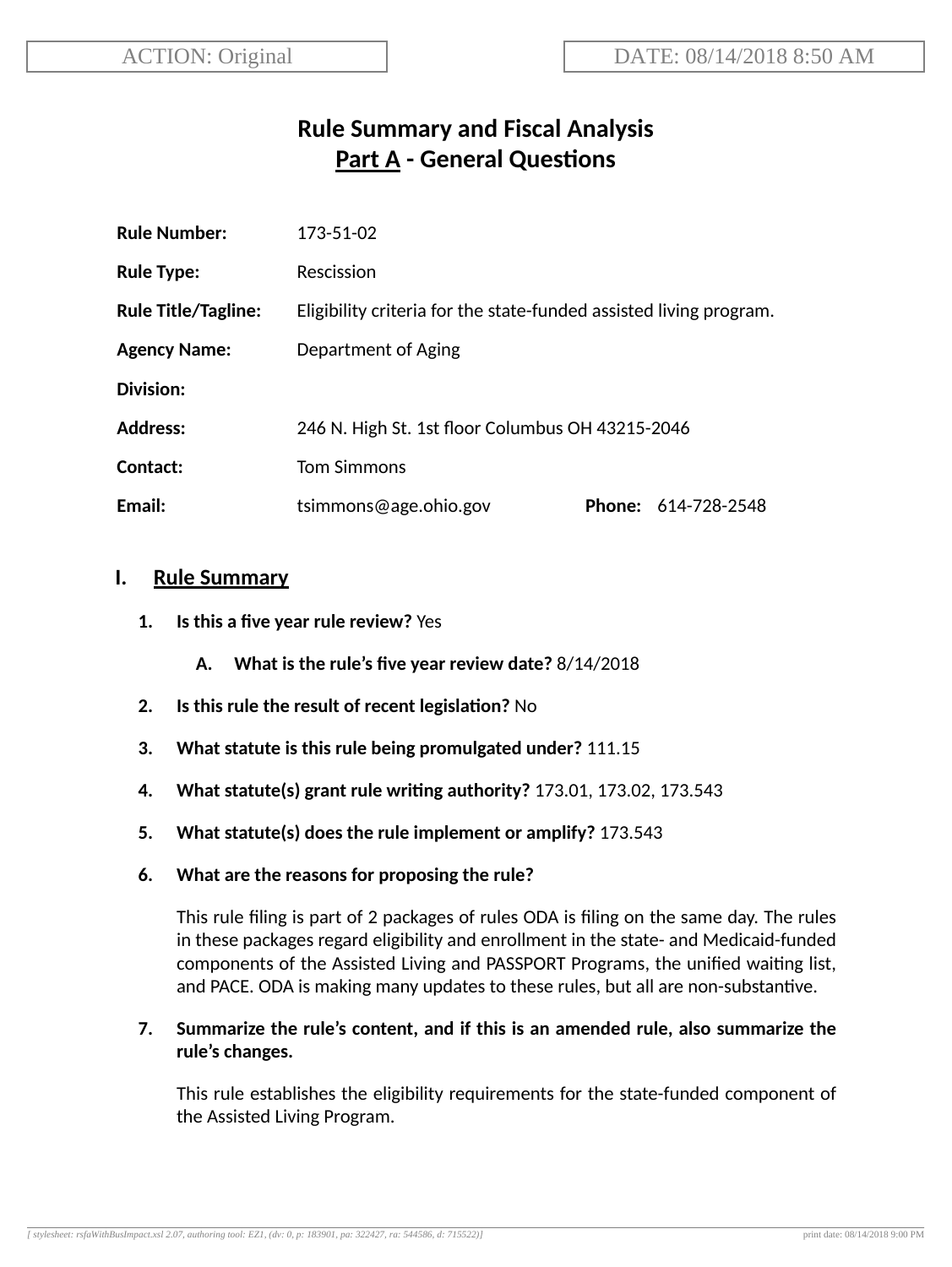ODA proposes to rescind this rule and to, simultaneously, replace it with a proposed new rule. For a list of differences between the current and proposed new rules, please review the RSFA for the new rule.

- **8. Does the rule incorporate material by reference?** Yes
- **9. If the rule incorporates material by reference and the agency claims the material is exempt** pursuant to R.C. 121.71 to 121.76, please explain the basis for the exemption **and how an individual can find the referenced material.** This rule mentions forms that rule 173-51-01 incorporates by reference for the entire chapter. Please see the RSFA for that rule.
- **10. If revising or re-filing the rule, please indicate the changes made in the revised or refiled version of the rule.**

*Not Applicable*

## **II. Fiscal Analysis**

**11. As a result of this proposed rule, please esmate the increase / decrease in revenues lacktrightnices affecting this** agency, or the state generally, in the current biennium **or future years. If the proposed rule is likely to have a different fiscal effect in future years, please describe the expected difference and operation.** 

This will have no impact on revenues or expenditures.

\$0.00

After this rule filing takes effect, ODA estimates there will be no increase/decrease in revenue from what the Ohio General Assembly appropriated to ODA for the biennium in Am. Sub. H. B. 49 (132nd G.A.).

## 12. What are the estimated costs of compliance for all persons and/or organizations **directly affected by the rule?**

ODA estimates this rule has no cost of compliance for any directly-affected person. It merely lists the eligibility requirements for the state-funded component of the PASSPORT Program. It does not require any person to take any action.

### **13. Does the rule increase local government costs? (If yes, you must complete an RSFA Part B).** No